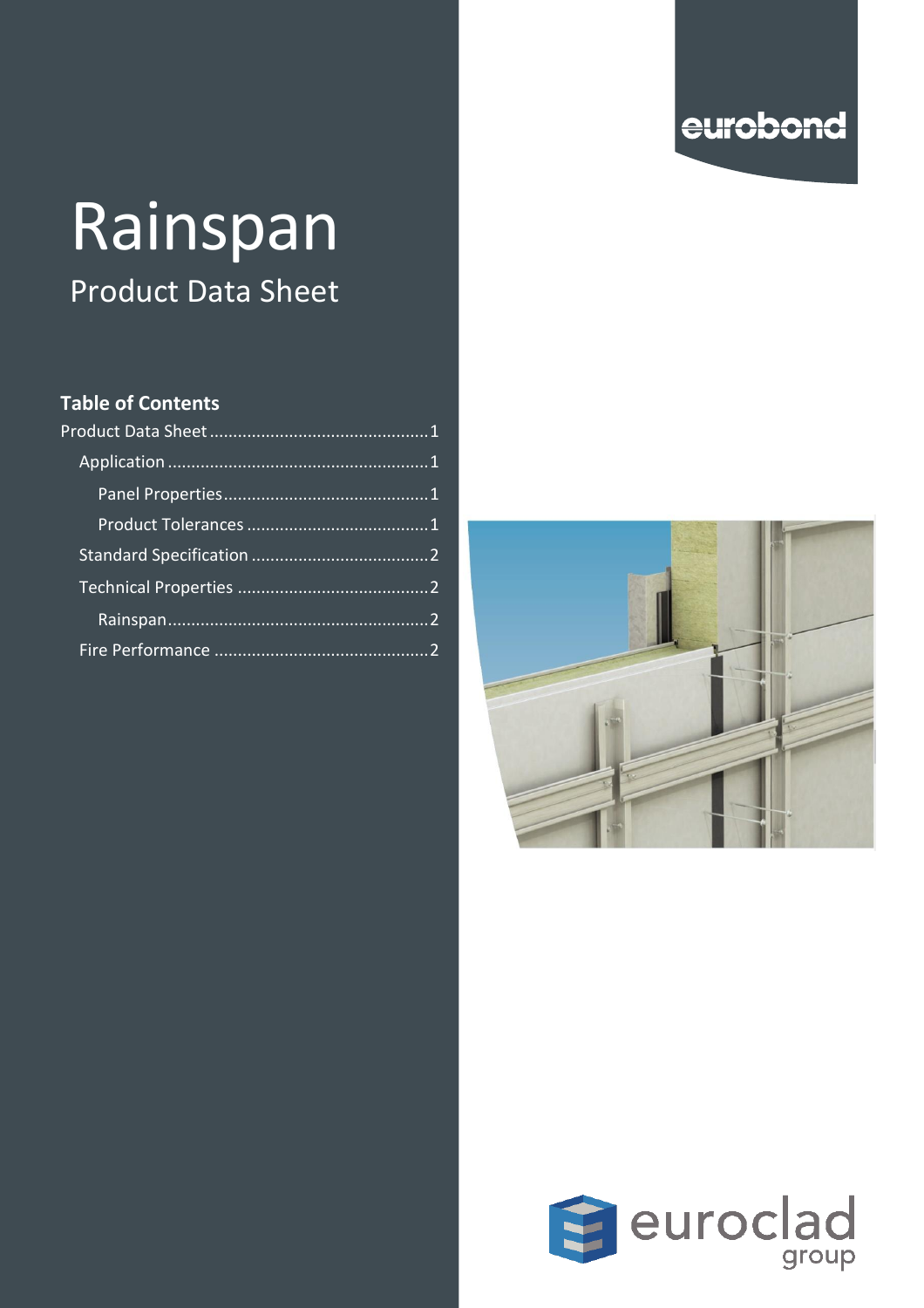



#### u Product Data Sheet

e

p Rainspan – Rainscreen Support Panel (Through Fixed)

## <span id="page-1-0"></span>Application

l The Rainspan® system has been developed as a robust insulated panel offering the perfect structural support for a range of rainscreen systems. The panel blends together the benefits of composite panel systems and rainscreen applications to provide greater are benefits of composite panel systems and ramsereen approacher freedom for architectural expression. The panel is finished with an external architecturally flat profile

<span id="page-1-1"></span>The through fixed joint detail enables simple and fast construction, eliminating wet trades and promoting single component through wall construction. Rainspan® can be installed both vertically and horizontally and is ideal for application within all construction sectors.



panel thickness

## Panel Properties

<span id="page-1-2"></span>

| <b>Product Tolerances</b> |                                                                |  |  |  |  |  |  |
|---------------------------|----------------------------------------------------------------|--|--|--|--|--|--|
| Length                    | ±10mm                                                          |  |  |  |  |  |  |
| Width                     | ±2mm                                                           |  |  |  |  |  |  |
| <b>Thickness</b>          | ±2mm                                                           |  |  |  |  |  |  |
| <b>Facing Squareness</b>  | ±2mm                                                           |  |  |  |  |  |  |
| Corners (leg length)      | ±3mm                                                           |  |  |  |  |  |  |
| <b>Flatness</b>           | 1.5mm from the theoretical flat plane over a distance of 700mm |  |  |  |  |  |  |
| Joint gap                 | ±2mm                                                           |  |  |  |  |  |  |